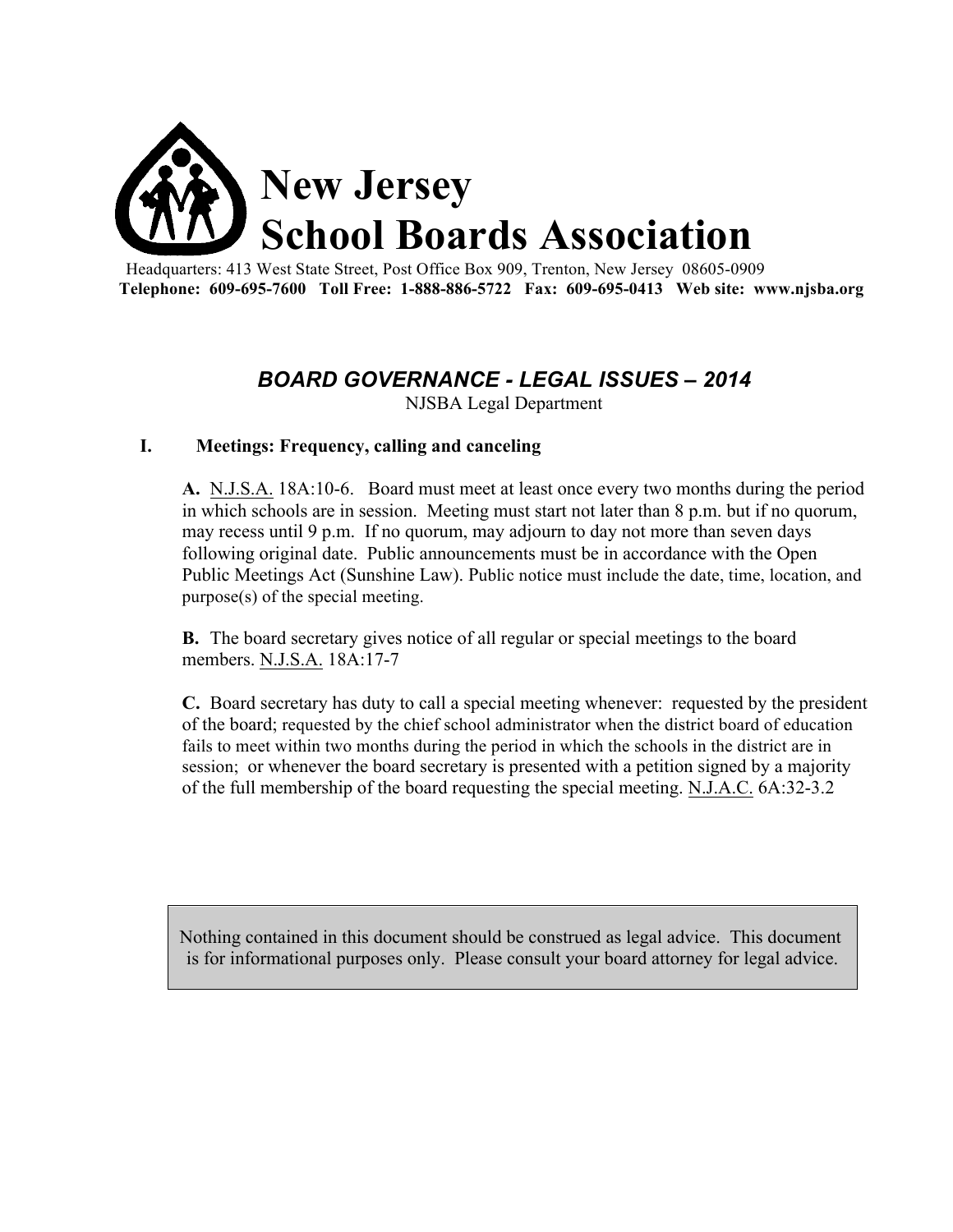- **D.** Law does not address how to cancel a meeting. Presumably, board president has ability to cancel the meeting, or by petition signed by majority of board. Notice requirements of Sunshine Law should be followed; however, if not possible because of emergency such as snow, best efforts should be made to provide notice, and notice of cancellation should be placed on door.
- **E.** Open Public Meetings Act and Technology—Can the board meet through the use of a telephone conference call or other technology? See, Open Public Meetings Act and Technology (7-01)
- **F.** Boards of education, like municipal governing bodies, are required to set aside a portion of every meeting of the board for public comment on any governmental or school district issue that a member of the public feels may be of concern to the residents of the school district. The board may determine the length of the portion. N.J.S.A. 10:4-12.

## **II. Organization**: N.J.S.A. 18A:10-3, 4, 5

- **A.** For districts with April elections, organization must be held at regular meeting not later than 8 p.m. on any day of the first or second week following the annual school election.
- **B.** In districts with appointed boards, organization takes place on May 16 or on the following day if that day is Sunday.

**A.** For districts with November elections, organization must be held not later than 8 P.M. on any day of the first week in January. The Department of Education has interpreted that to require organization take place between January 1 and January 7.

- **B.** If no quorum, must take place within three days thereafter. Constitutes regular meeting for transaction of business
- **C.** If the organization meeting cannot take place during this period due to the lack of a quorum or for any other reason, the organization meeting shall be held within three days thereafter .

New members "shall take office" at organization meeting; prior to taking office board member shall be sworn in. In the case of a Type I school district the oath shall be filed with the clerk of the municipality and in all other cases it shall be filed with the secretary of the board of education of the district. N.J.S.A. 18A:12- 2.1.

N.J.S.A. 41:2-1 Oath may be taken by state and municipal judges, mayors, surrogates, county clerks, municipal clerks and clerks of board of chosen freeholders, sheriffs, members of boards of chosen freeholders, clerks of all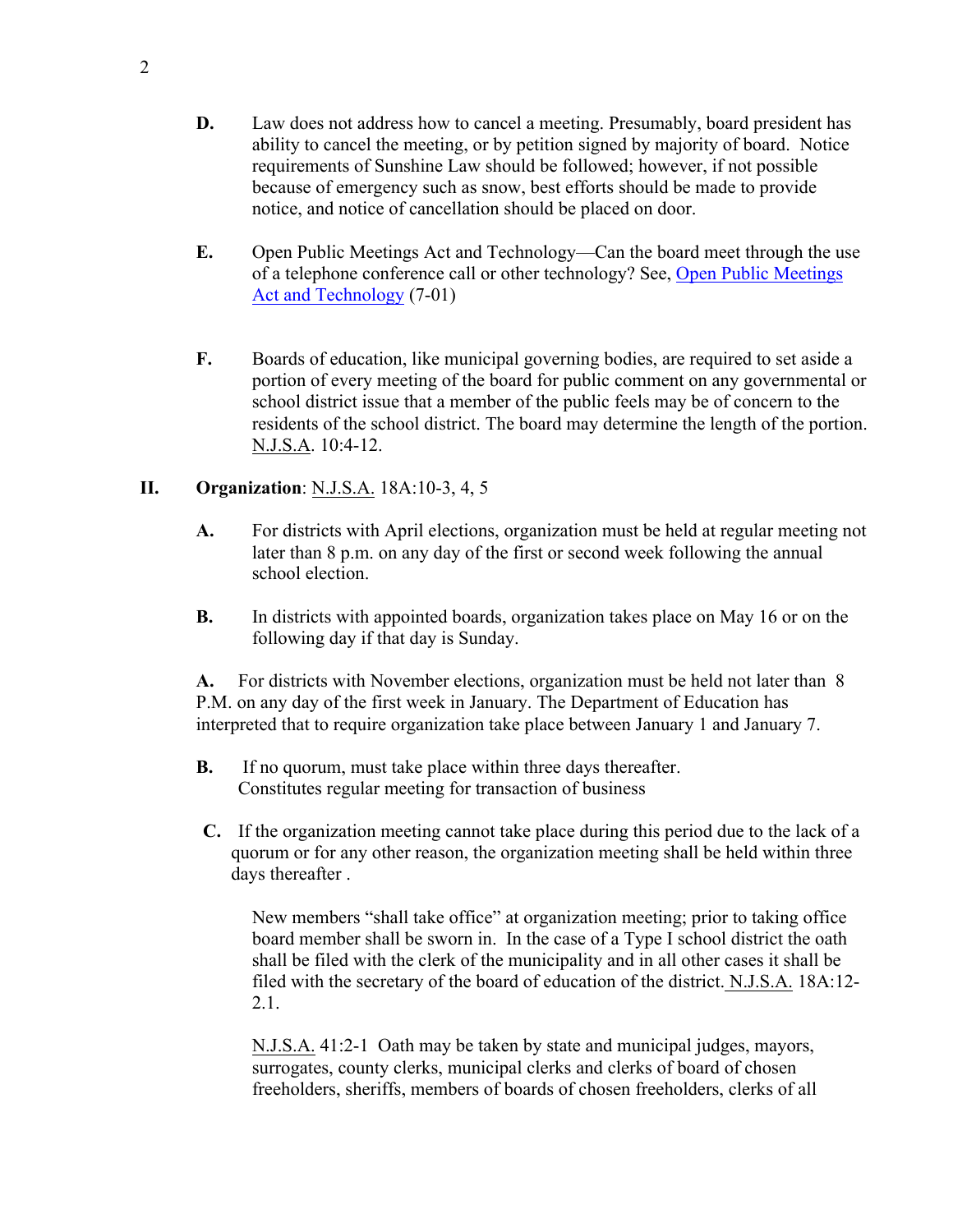courts, notaries public, commissioners of deeds, members of the State Legislature, attorneys of New Jersey and certified court reporters.

N.J.S.A. 18A:17-11 The board secretary may administer oaths in relation to the school matters of the district in which he is employed.

May be taken out of state by notary of state where taken. N.J.S.A. 41:2-17. Recital of notary's designation should be included in certificate of oath with official designation/seal next to signature, is proof.

Ethics opinion: No violation for being sworn in by attorney who is a friend. Lester, C17-97, 3/30/97.

## **D.**

**E.** Election of vice president, president takes place at organization meeting- N.J.S.A.

18A:15-1. "Shall serve for one year and until their respective successors are elected and shall qualify." If board fails to elect officer at organization, county superintendent appoints.

See, also N.J.S.A. 18A:13-12 (regional school districts "who shall serve until the organization meeting next succeeding the election of their respective successors as members of the board")

Martello v. Willingboro Bd. of Ed., 1975 S.L.D. 1025

- $\odot$  Where there are more than two candidates, a plurality of votes suffices.
- ! When board fails to elect officer at organization meeting, it loses its authority to elect at a later meeting.

Duties of board president: signs warrants in payment, along with board secretary N.J.S.A. 18A:19-4, N.J.S.A. 18A:49-5; certifies payroll N.J.S.A. 18A:19-9. Other duties as set forth in bylaws, policy, *Roberts Rules* (e.g., may help develop agenda, spokesperson for board, makes sure meetings run efficiently.)

**F.** Removal of vice president, president. N.J.S.A. 18A:15-2

May be removed by majority of board if refuses to perform duty imposed by law.

If office or president or vice president becomes vacant, board must fill vacancy within 30 days; if not, county superintendent shall fill for unexpired term.

The board may appoint a temporary officer to act during the absence, disability or disqualification of the officer.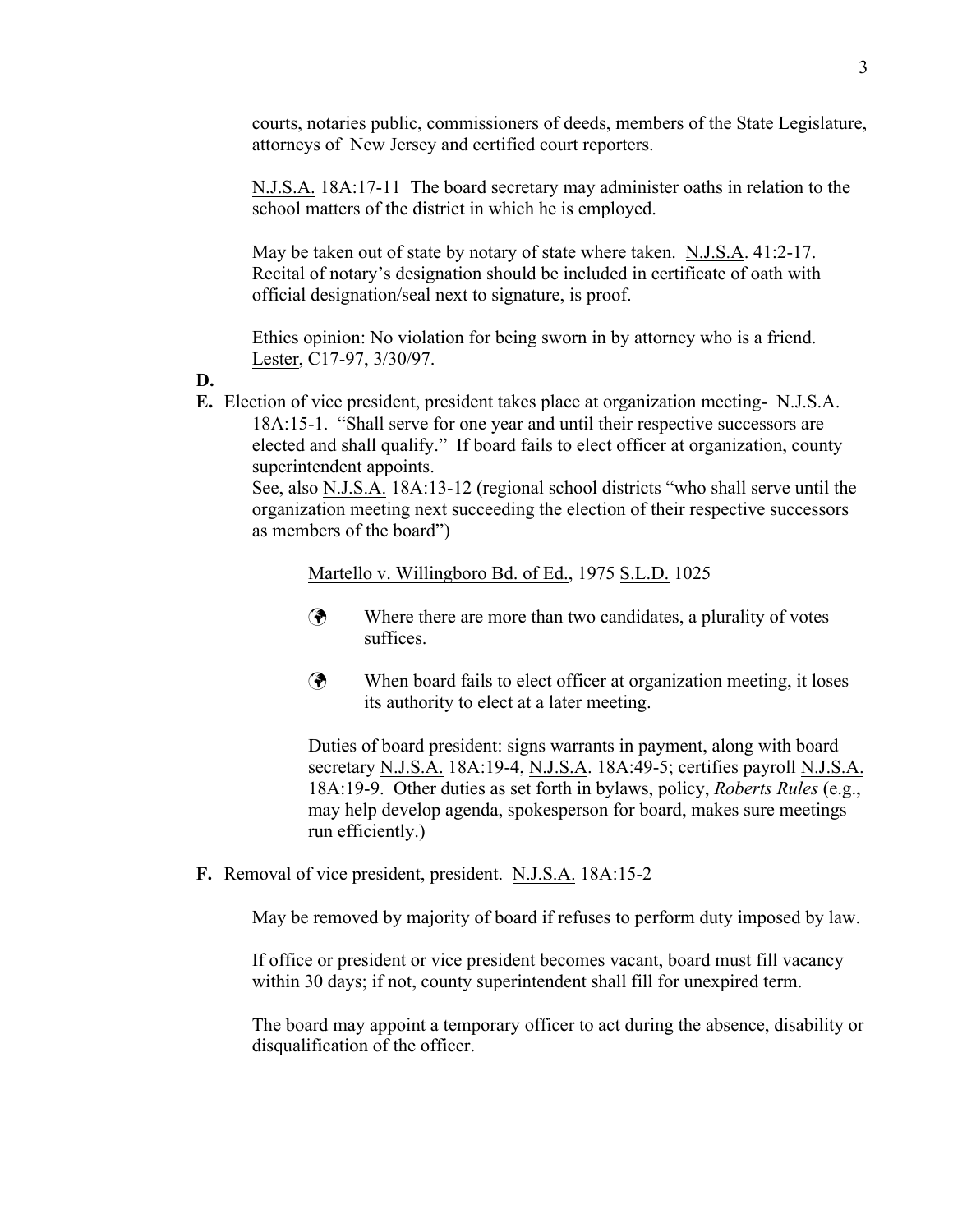Succession to office – Board policy, *Roberts Rules* – If no policy, vice president succeeds to office. N.J.S.A. 18A:16-1.1.

**G.** What can a lame duck board vote on?

Nowak v. Manville Bd. of Ed., 1976 S.L.D. 43. Only routine administrative matters (confirmation of purchase orders, filling of known teaching vacancy, approval of use of facilities). Cannot bind future board in matters such as awarding stipends or salary increments for the succeeding school year, fixing salaries of principals, superintendents, board secretary for succeeding school year, making appointments to positions in which no known vacancies exist. (Note: Case involved short lame duck period that existed in April election; query how this ruling may apply during long lame-duck period when school elections take place in November with swearing in not until January.)

**H.** Committee members: appointment; removal.

Not expressly addressed by 18A. Board should follow own bylaws. Bylaws may require board president to appoint.

*Roberts Rules* says that unless the bylaws require committee member to serve until successor is chosen or for a fixed period, then committee members may be removed by board president if president appoints the committees. If committees are formed by vote of the body, the body may remove as motion to rescind or amend.

Providing due process (notice and informal hearing), may insulate decision to remove from challenge.

**G.** FAQ on Board Organization 2013-2014

#### **III. Removal of board members by the board.**

- **A.** Removal of board members by the board for missing three consecutive meetings. N.J.S.A. 18A:12-3 states that a board member who "*fails to attend three consecutive meetings of the board without good cause may be removed by it."*
	- ! Includes all meetings (special, regular, emergency) Berg v. Blackhorse Pike Regional School District, 1981 S.L.D. (March 3).
- **B.** Board member must be given opportunity to present evidence to the board as to whether the board member had good cause for missing the meeting. Shamong Bd. of Ed. v. Chwastek, 1985 S.L.D. ( July 8).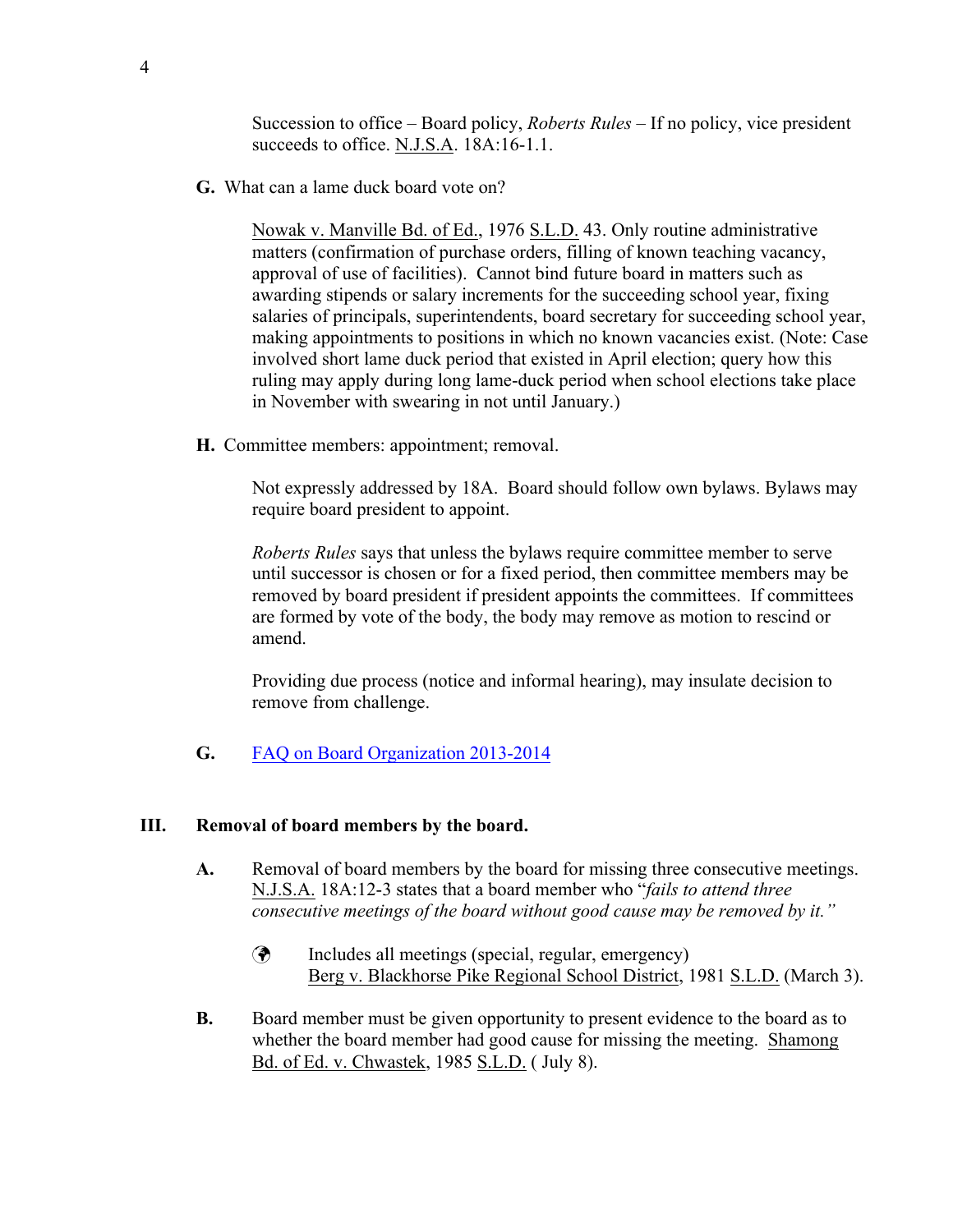- ! Board of education makes determination of good cause. Board member may appeal that decision to the Commissioner of Education. Won't be overturned unless arbitrary and unreasonable.
- ! Commissioner has noted that the law is not clear regarding whether a board member who has been removed by the board must justify a good cause for all of the meetings missed, or only for one that would break the chain of consecutive meetings. Smith v. Hazlet, 1999 S.L.D. (March 8), withdrawn 1999 S.L.D. (August 18).
- **C.** Decisions
	- **1.** Cohen v. Durr, 2001 S.L.D. (June 22), decision on remand from 2000 S.L.D. (Dec. 28). Board member undergoing divorce found to be *bona fide* resident and qualified as board member under N.J.S.A. 18A:12-2 even though he does not always stay overnight at the marital home. No evidence of intent to change residence.
	- **2.** Settle v. Pennsville Bd. of Ed. and Pennsville Education Association, 2001 S.L.D. (April 26). Commissioner is without jurisdiction to determine whether the board could consider a grievance filed by the association seeking the removal or discipline of a board member for her involvement in a dispute over a student's grade because Commissioner has no authority to interpret collective bargaining agreements. Moreover, Commissioner has no jurisdiction to address alleged Open Public Meetings Act violations since alleged violations not ancillary to a school law issue.
	- **3.** Bd. of Ed. of the Borough of Berlin v. Lee, 2002 S.L.D. (June 14)

Board member who filed Notice of Tort claim against the school district disqualified from board membership. Board filed Declaratory Judgment action.

**D.** See NJSBA policy, File Code 9114

Supports amending law to allow boards to remove board members for failure to attend 2/3 of the meetings annually, without good cause.

#### **IV. Resignation of Board members**

**A.** What is required for a board member to effectively resign?

A board member cannot be compelled to serve. Therefor, if a resignation is clearly communicated to and received by a board, it is effective, even without a formal vote by the board and even if the board's ordinary practice is to vote on resignations. Silberstein v. Lakewood Bd. of Ed., 1990 S.L.D. 491.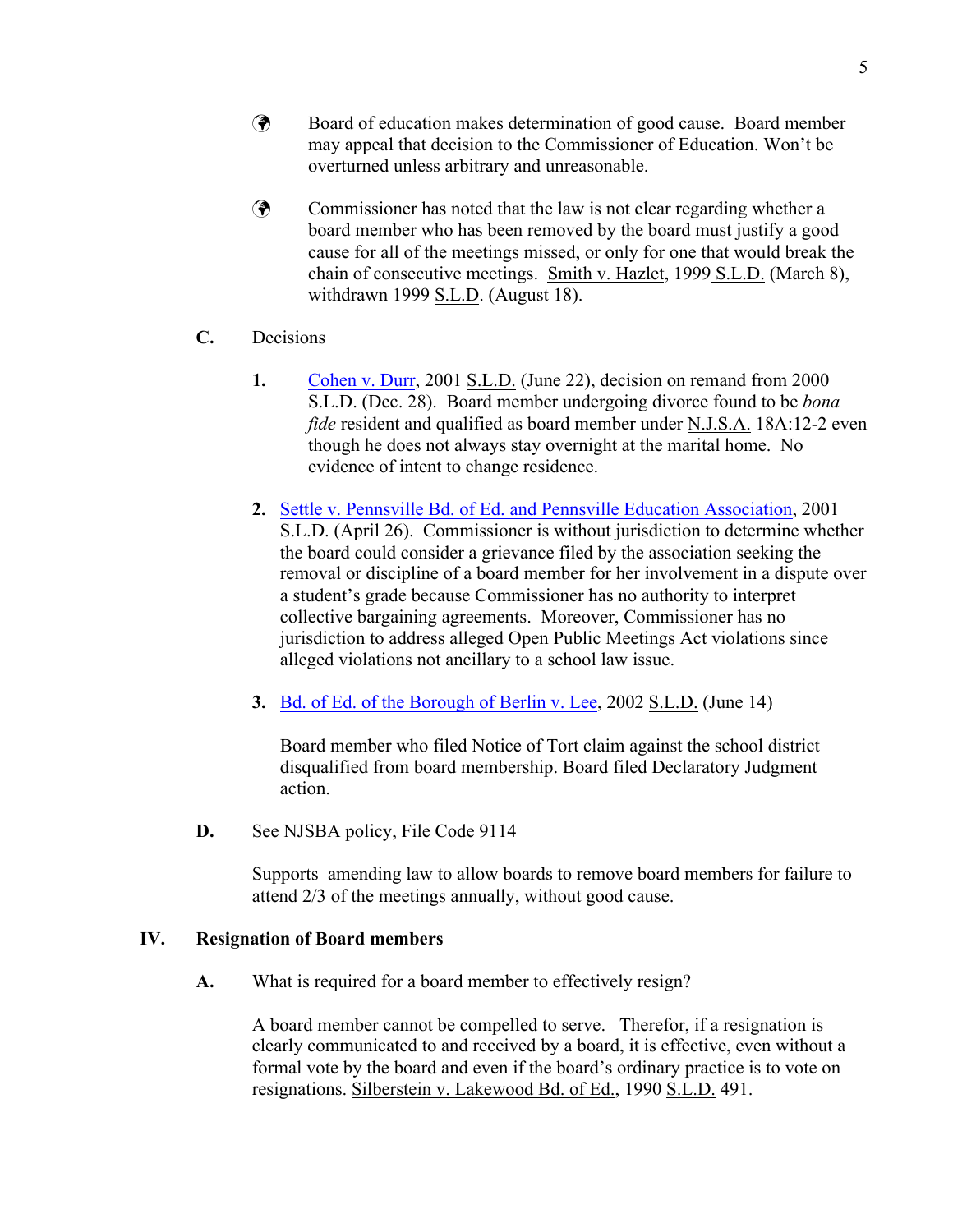**B.** Can a board member rescind his resignation?

Yes, but only before the resignation becomes effective. Once it is clearly communicated and received by a board, a vacancy has been created. The board may fill the vacancy as provided for in statute. (see Section V)

## **V. Filling board vacancies** N.J.S.A. 18A:12-15

**A.** How are they filled?

In most cases, a vacancy is filled by a majority vote of the remaining members of the board after the vacancy occurs. The board has 65 days to fill the vacancy; if it does not meet deadline, county superintendent will fill vacancy.

Exceptions:

- **1.** Filled by county superintendent if caused by absence of candidates or by removal of member for lack of qualifications.
- **2.** Filled by county superintendent if quorum is lacking because of vacancies
- **3.** Filled by special election if tie in annual election within 60 days of school election - restricted to those candidates. If tied again, filled by county superintendent.
- **4.** Filled by special election if failure to elect at school election due to improper election procedures - within 60 days of school election, restricted to same candidates. If tied again, filled by county superintendent
- **5.** Filled by Commissioner if failure to elect due to improper campaign practices.
- **B.** How long does a board member serve, who is appointed to fill a vacancy?

It depends on when the vacancy occurs:

*On board with April elections*: If vacancy occurred within the 60 days immediately preceding election, to fill a term extending beyond such election, the appointee serves until organization meeting following the second annual election. The remainder of the term is filled at the second annual election.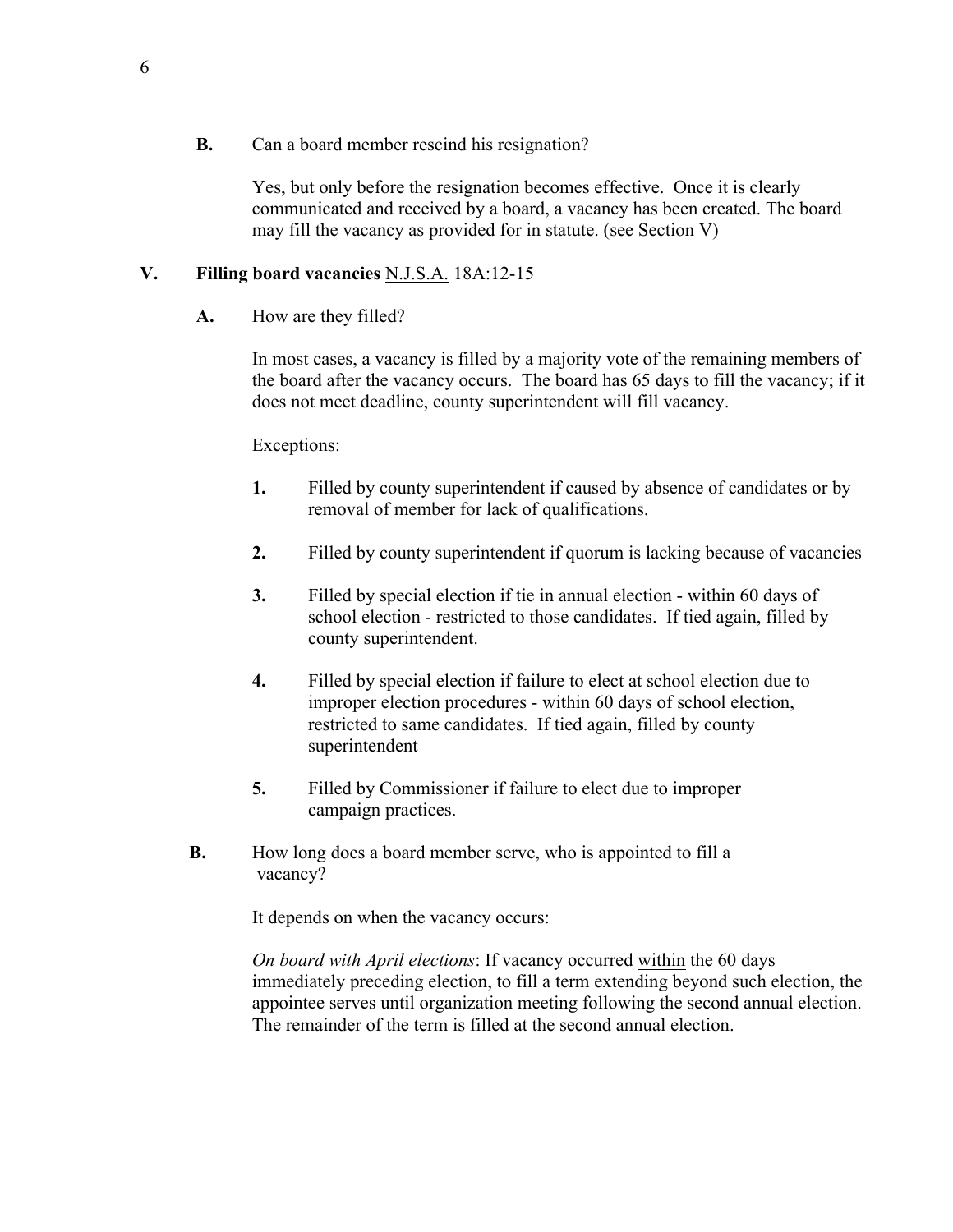If vacancy occurred prior to the 60 days immediately preceding election, serves only until organizational meeting following next election. Remainder of term if any, is filled at that next election.

*On board with November elections*: If vacancy occurred after third Monday in July, to fill a term extending beyond the next election, the member so appointed shall serve until the organizational meeting following the second annual election. The remainder of the term is filled at the second annual election.

If the vacancy occurred prior to the third Monday in July, serves only until the organizational meeting following the next election. Remainder of term, if any, is filled at that next election.

**C.** What procedures must a board follow in filling the vacancy?

Procedures are established by board policy. Policy issues to be considered include advertisement, solicitation of resumes, interviews, deliberations, OPMA issues.

#### **VI. Board voting**

**A.** All actions require a majority vote of the quorum, unless a particular statute requires a greater number of votes.

See, Voting Requirements for Board Members (10-09)

Some examples:

*Majority of the quorum***:** Examples: Vote to ratify a collective bargaining agreement, adopt policy, approve bills.

*Majority of the full membership of the board***:** Vote to appoint teachers and administrators, to adopt the budget, and to withhold the increments of a teaching staff member.

**B.** Board may not require supermajority vote unless statute specifically provides; thwarts will of majority to require a greater vote than required by statute. Matawan Teachers Ass'n v. Bd. of Ed., 223 N.J. Super. 504 (App. Div. 1988)

However, there have been rulings in which a supermajority vote has been required even without explicit statutory authority in matters involving Superintendent personnel issues. See, Negron v. Board of Education of South Plainfield*,* No. A-4406-10T1, 2012 N.J. Super. Unpub. LEXIS 2634, (App. Div. December 3, 2012)(extension of contract); Caffrey v. Perth Amboy, Commissioner, May 8, 2012 ( administrative leave)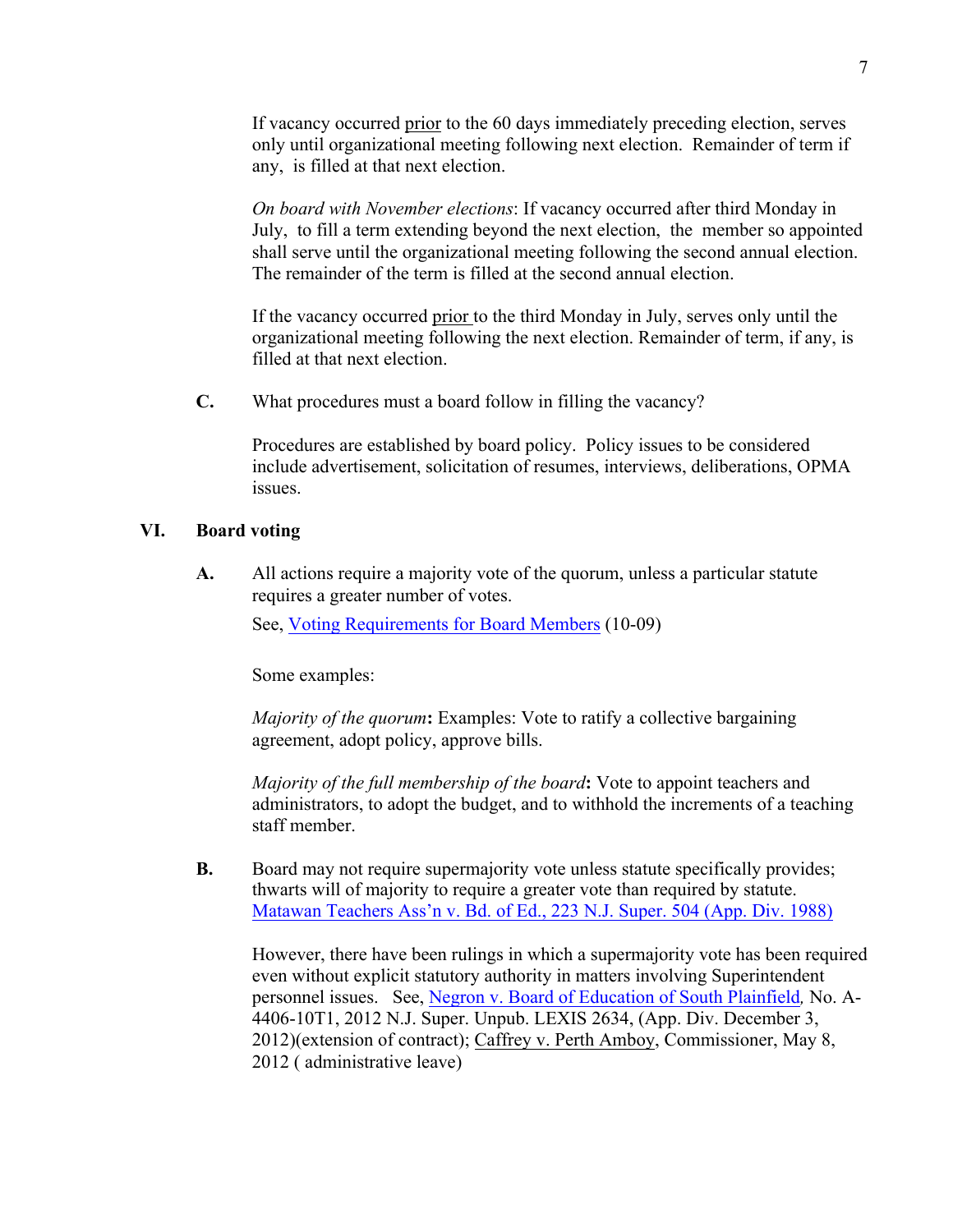**C.** In sending- receiving districts, the sending representative may vote only on certain matters. (see, Section **VII** below.)

The number of board votes required to pass a motion will be based on the number of members eligible to vote on a particular matter, which may or may not include the sending representative (s).

#### **VII. Sending Representation on Receiving Board**

#### **A.** N.J.S.A. 18A:38-8.2

- **B.** Special legislation N.J.S.A. 18A:38-8.4 (Ocean City/Upper Township)
- **C.** English v. Boonton Bd. of Ed., 301 F.3d 69 (3rd Cir. 2002). United States Court of Appeals for the Third Circuit rules that the statutory representational voting scheme was not unconstitutional as applied to the sending-receiving relationship between the Lincoln Park and Boonton boards. Under the statutory scheme, Lincoln Park was entitled to one representative on the Boonton Board, although it provided 52% of the high school's combined student population and 56 % of the combined resident population of the two towns during the 2001-02 school year.

The Court held that New Jersey has legitimate reasons (e.g., possible severance of the relationship; lesser vested interest in the long-term affairs of the Boonton school district; agenda items affect schools not attended by Lincoln Park's students) for limiting the representation of Lincoln Park in the Boonton Board's decisions

This case reverses a federal district court's earlier determination that the statute, as applied to the Lincoln's representation on the Boonton Board, violates the constitutional principle of "one person, one vote." *See*, English v. Boonton Bd. of Ed., 135 F.Supp.2d 588 (D.N.J. 2001*). See also*, English v. Boonton Bd. of Ed., 161 F. Supp. 2d 344 (D.N.J. 2001) wherein the federal district court established a two-tiered voting structure, under which the sending district would have 4 representatives, each with 2.5 votes; on high school issues the sending district would have the majority of votes under a weighted voting scheme. Remedy to remain in effect until New Jersey Legislature amends the statute. Stay granted – Court of Appeals 9/24/01.

**D.** Branchburg Bd. of Ed. v. Board of Education of Somerville, No. 98-5557 (AET) (Consol.) (D.N.J. September 7, 2000) New Jersey's formula for sending districts' voting representation on receiving district boards of education is unconstitutional as applied to the sending-receiving relationship between the Somerville and Branchburg Township boards. Court asks that within 60 days Commissioner recommend a constitutionally permissible manner for resolving the problem, until Legislature formulates a legislative solution.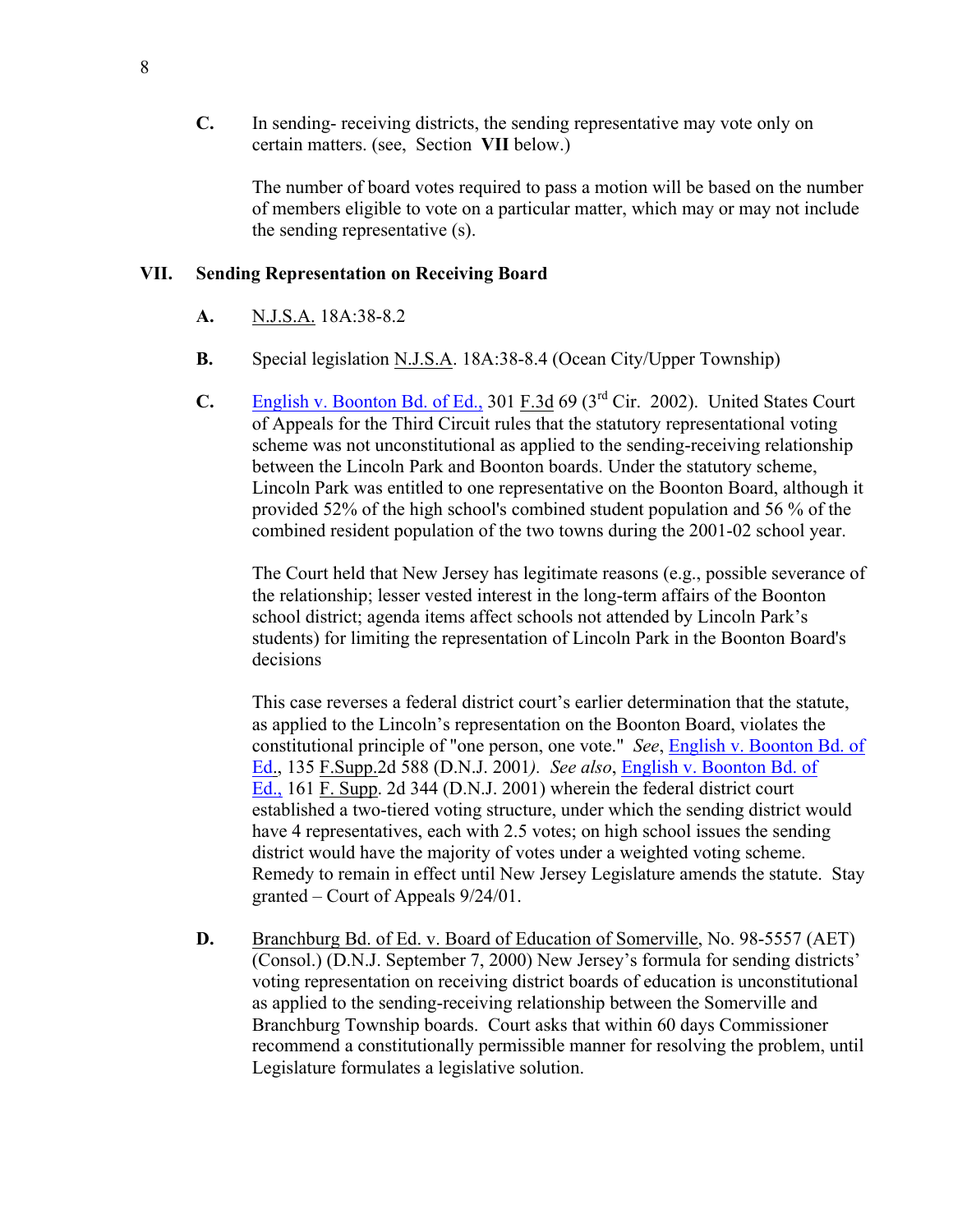*See, also*, Branchburg Bd. of Ed. v. Bd. of Ed. of Somerville, et al., Nos. 98-5557 (AET) and 99-822 (AET) (Consol.) (D.N.J. May 22, 2001).The Commissioner failed to recommend a constitutionally permissible manner for resolving the voting representation problem nor could the parties reach a standstill agreement. Court ordered remedial plan be implemented whereby Branchburg would appoint six (6) members to the Somerville Board, each with one vote, giving Branchburg control of 40% of the votes on matters affecting their high school students while enabling Somerville to maintain a majority vote. Somerville's motion to stay the remedial plan was denied because Somerville maintains majority vote and may continue to operate the district. No irreparable harm demonstrated. Appealed to Third Circuit Court of Appeals. The parties were asked to submit briefs on the question of whether the Third Circuit's ruling in English v. Boonton (above) should be followed.

Branchburg Bd. of Ed. v. Bd. of Ed. of Somerville, et al., 312 F.3d 614 (2002). Third Circuit Court of Appeals rules that English does apply regardless of whether or not district can withdraw from sending-receiving relationship. Court determines that the interim relief that was granted was improper as the sendreceive statute was a rationally-based constitutional statute.

#### **VIII. Voting in sending-receiving districts**

- **A.** Sending district's representative is permitted to vote on the following items listed in N.J.S.A. 18A:38-8.1
	- **1.** Tuition charged to sending district, and bill lists or contracts for purchase, operation or maintenance of facilities, equipment and instructional materials to be used in the education of the pupils of the sending district.
	- **2.** New capital construction to be used by sending district pupils.
	- **3.** Appointment, transfer, or removal of teaching staff members providing services to pupils of the sending district, including teaching staff members who are members of the receiving district's central administrative staff.
	- **4.** Addition or deletion of curricular and extracurricular programs involving pupils of the sending district.
	- **5.** Voting is limited to the statutory items.

The Appellate Division has disapproved of the Commissioner of Education's earlier position that a sending representative may also vote on procedural matters, such as election of board officers and those related to "the orderly conduct of Board operations." See, Evans v. Atlantic City, 404 N.J. Super. 87 (December 10, 2008) 960 A.2d 768 (App. Div. 2008). Sending district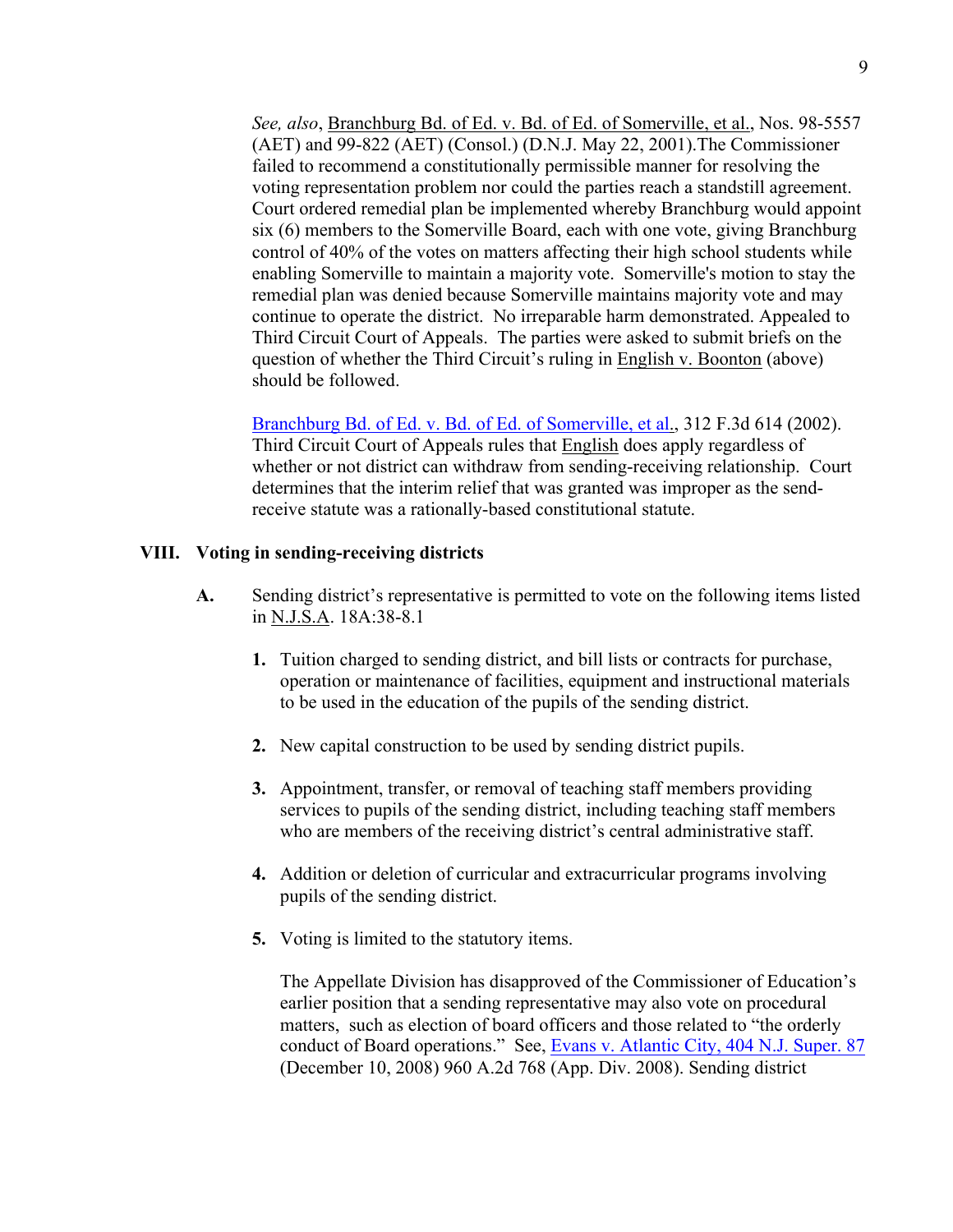representatives are ineligible to vote on appointment of receiving district's solicitor, because it is not expressly authorized by statute, N.J.S.A. 18A:38- 8.1. The Legislature intended to limit the eligibility of sending district's representative to vote to those matters expressly stated in statute. (See particularly Footnote 1)

- **B.** Although the sending district's representative may not vote on issues other than those listed above, the representative may:
	- **1.** Participate in discussions of all issues, even those on which he/she has no vote (however, it is improbable that the appointee will find need to participate in discussions of issues on which he has no vote).
	- **2.** Receive copies of information distributed to other board members.
- **C.** The sending district's representative may not disclose confidential information to the other members of the sending board.
	- **1.** He/she may communicate confidential items freely with the sending district's superintendent, who is required to maintain strict confidentiality.
	- **2.** The representative may communicate *non-confidential* information to the other members of the sending board at a board meeting.

Lincoln Park Bd. of Ed., v. Boonton Bd. of Ed., 1997 S.L.D. (May 30); Little Ferry Bd. of Ed. v. Ridgefield Park Bd. of Ed., 1997 S.L.D. (July 24); Green Twp. Bd. of Ed. v. Newton Bd. of Ed., 1997 S.L.D. (August 5).

#### **IX. Appointments**

- **A.** General rule: A board may not vote to appoint for a position that will not be vacant during that board's lifetime. Barckett v. Garfield Bd. of Ed., 1990 S.L.D. (August 30) An appointment in anticipation of a vacancy is proper only where the board making the appointment is still in office when the vacancy occurs; otherwise, the present board has no right to interfere with the rights of a successor board to make that decision.
- **B.** When can your board appoint a new superintendent?
	- **1.** Gonzalez v. Elizabeth Bd. of Ed., 325 N.J. Super. 244 (App. Div. 1999) A school board may not appoint a new superintendent whose term begins only after a successor board is sworn in.

Example: If superintendent has a 3-year contract that expires July 1, 2014, notice of non-renewal must be given according to N.J.S.A. 18A:17-20.1 (i.e., given prior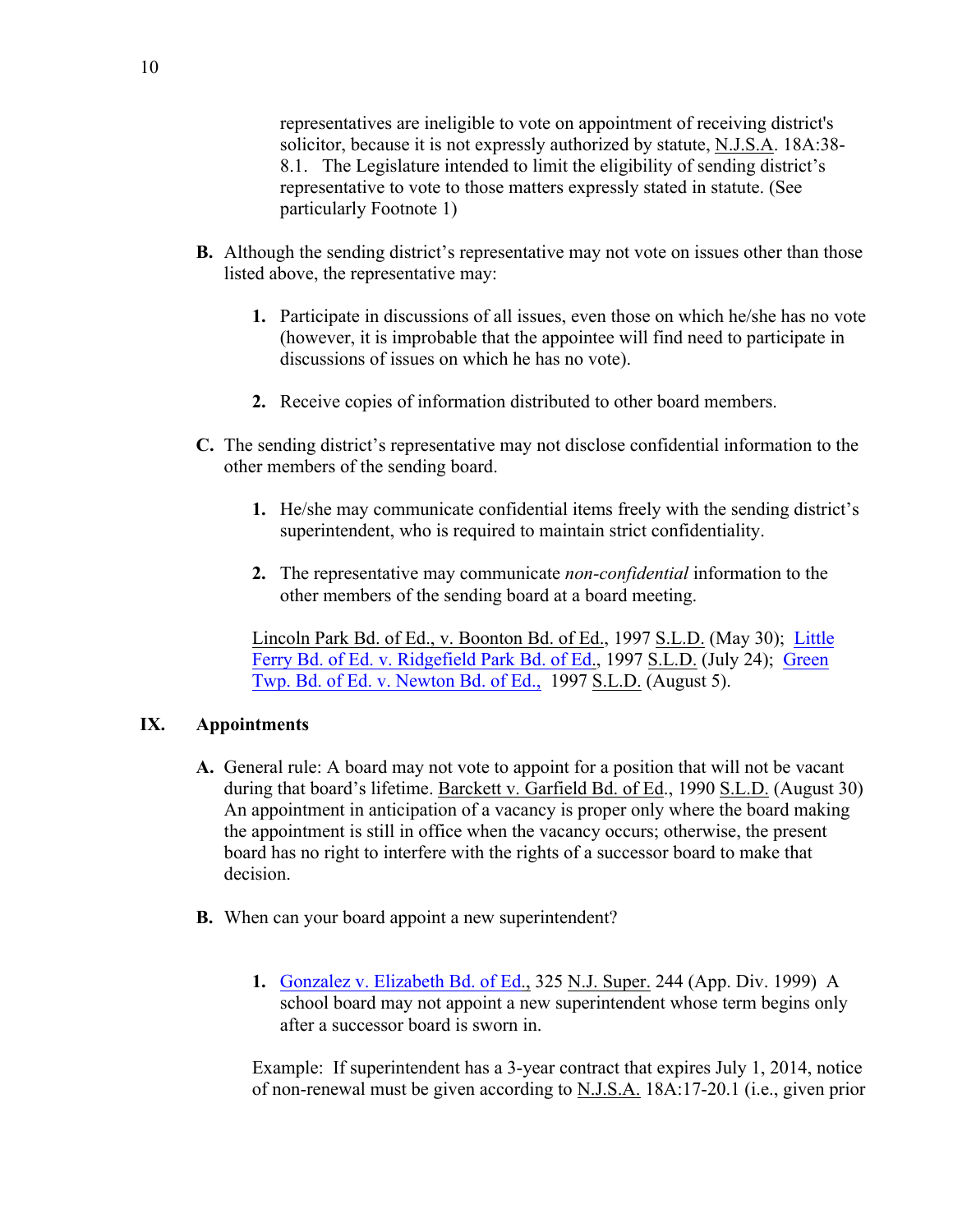to the contract's expiration by 30 days for each year in the term of the current contract ). But only the board as constituted at January 2015 organization meeting (for the November 2014 election) or the April 2015 organization meeting (for the April 2015 election) election may fill the vacancy. Appointment is made through a recorded roll call majority vote of the full membership of the board. N.J.S.A. 18A:17-15.

**C.** Other Superintendent Appointment issues

**1.** Dunn v. Elizabeth Bd. of Ed., 96 N.J.A.R.2d (EDU) 279, aff'd St. Bd. 96 N.J.A.R.2d (EDU) 285. Superintendent may under N.J.S.A. 18A:27-9 be relieved of his duties for remainder of contract but may not be reassigned. Board may employ "acting" superintendent for remainder of contract period, but new appointment may not be made until after contract expires.

- **2.** West Village Civic Club, Inc. v. Manchester Twp Bd. of Ed, State Board, 1996 S.L.D. (June 7), Graham v. Kearny, 95 N.J.A.R.2d (EDU) 510.
	- ! Parties may agree to *extend* an existing contract but the contract may not run more than a total of five years from its start.
	- ! Parties may agree to *rescind* superintendent's contract prior to its expiration, and enter into new contract of 3-5 years; board must provide clear public notice of its intentions to rescind the old contract.

**3.** The Executive County Superintendent must review employment contracts for superintendents, assistant superintendents and school business administrators, prior to the board's approval and execution of the contract. N.J.A.C. 6A:23A-3.1.

Also, public notice and a public hearing are required pursuant to N.J.S.A. 18A:11-11 when the board renegotiates, extends, amends, or otherwise alters the terms of an existing contract with a superintendent of schools, deputy superintendent, assistant superintendent, or school business administrator.

Notice and public hearing are not required for new contracts (as opposed to alterations of existing contracts). Accordingly, new contracts that replace expired contracts for existing employees do not require notice and public hearing.

Note that where a superintendent is relieved of his duties pursuant to a "buy-out", the pay may not exceed 3 months' pay for every year remaining on the contract, according to the limitations contained in N.J.S.A. 18A:17-20.2a and N.J.A.C. 6A:23A-3.2

**4.** "Ricing" the CSA: Persi v. Woska (Dec. 11, 2013)—Appellate court remands issue of whether a board member exceeded the scope of his authority by unilaterally directing the issuance of the Rice notice to the Chief School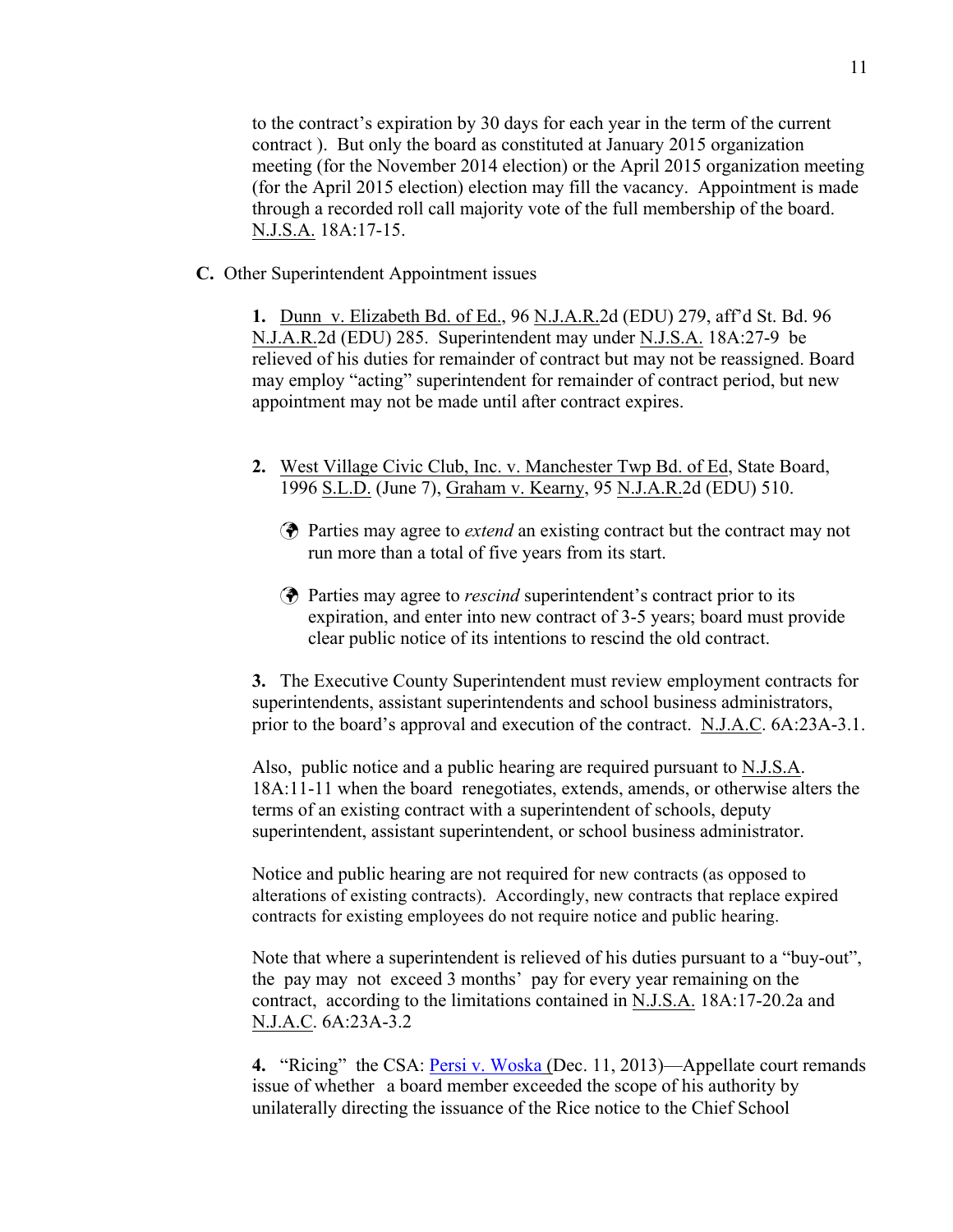Administrator. Earlier ethics ruling did not clearly delineate the respective authority of a board member, board president, and full board in determining how and when a school superintendent's employment is reviewed.

# **C. Decisions**

- **1.** Howard v. East Orange Bd. of Ed., 2001 S.L.D. (June 5), aff'd St. Bd. 2001 S.L.D. (Nov. 7), emergent relief denied, 2002 S.L.D. (Feb. 6), aff'd No. A-1699-01T1 and A-2584-01T1 (App. Div. Oct. 11, 2002) Failure to renew superintendent's contract before July 1 or give notice of non-renewal pursuant to N.J.S.A. 18A:17-20.1, triggered new contract with same provisions as expired contract including 5% salary increases.
- **2.** Kohn v. Vineland Bd. of Ed., 2001 S.L.D. (Sept. 14), aff'd in part and rev'd in part, St. Bd. 2002 (Nov. 6) Board of Education acted illegally in buying out superintendent's fiveyear contract for 33.3% of salary, and placing him in another position with a lesser salary, notwithstanding contract clause so authorizing. Board ordered to pay full value of contract less monies superintendent earned from new job he received in another district during same period.

## **X. Does the board have the authority to decide whether to renew employees?**

- **A.** N.J.S.A. 18A:27-4.1; Velasquez v. Brielle Bd. of Ed., St. Bd. 1997 S.L.D. (Aug. 8) N.J.A.C. 6A:10-8.1.
	- **1.** Board of education can only renew an employment contract if the CSA so recommends, and then by recorded roll call majority vote of full board.
	- **2.** However, even if the CSA does not recommend renewal, and the employee is notified by the CSA of nonrenewal, the board is not foreclosed from renewing the contract of such an employee. The board may renew the employment if the employee requests a written statement of reasons and an informal appearance before the board, during which the employee convinces the board to offer reemployment.
	- **5.** On the other hand, even if the CSA recommends reemployment to begin with, the board need not renew, as long as its decision is not arbitrary and unreasonable ("capricious"). See, Mc Ewan v. Bloomingdale Bd. of Ed., 2002 S.L.D. (March 13) (board did not act arbitrarily in denying renewal of contract notwithstanding a recommendation from the superintendent)

Nonrenewal & RIF FAQ 2013 (5-13)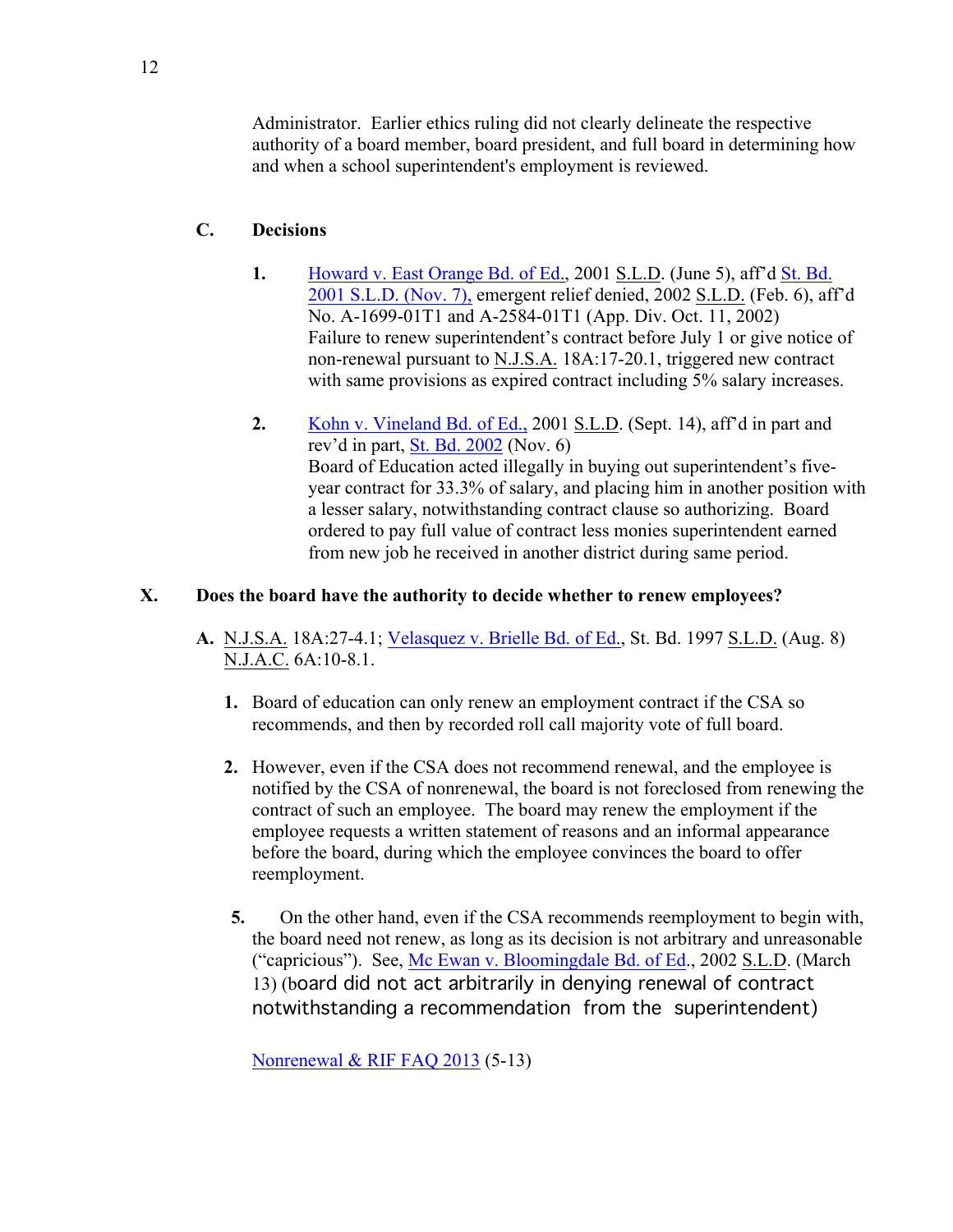**4.** These provisions requiring the superintendent's recommendation apply to renewal of employees *except* for treasurer of school money, election officer, board auditor, board attorney, and board secretary who does not perform SBA functions.

# **XI. Access to Personnel Records**

- **A.** Public Access: The public has limited access to personnel records.
	- **1.** Open Public Records Act, N.J.S.A. 47:1A-1 *et seq*., P.L. 2001, c. 404. Go to www.nj.gov/grc for more information.
	- **2.** Executive Orders 21 (social security numbers) (McGreevey) and 26 (McGreevey) (resumes; addresses and phone numbers forwarded to Privacy Study Commission)
- **B.** Board Member Access:
	- **1.** Horner v. Kingsway Regional, 1990 S.L.D. 752.
	- ! Applicants: Board members may access official files of all applicants for employment.
	- ! Employees: Board members may access personnel files of those employees recommended to the board for specific employment action "*to the extent that such files are relevant to the specific action to be taken or deemed pertinent by the CSA in response to the Board's directive to provide information essential for performance of a specific, officially assigned Board duty."*
	- **2.** Beatty v. Chester Bd. of Ed., 1999 S.L.D. (August 31).

Board may not limit access only to those candidates considered by personnel committee. May place reasonable restrictions on times and places for review of material.

**3.** Ciambrone v. Bloomingdale Bd. of Ed., 2000 S.L.D. (May 7)

Access to personnel materials: Board must ensure that individual board members' access to personnel information is confined to that necessary for the performance of essential board member duties; however, Commissioner has no jurisdiction over teacher's invasion of privacy claim for sanctions against individual board member who accessed her personnel records.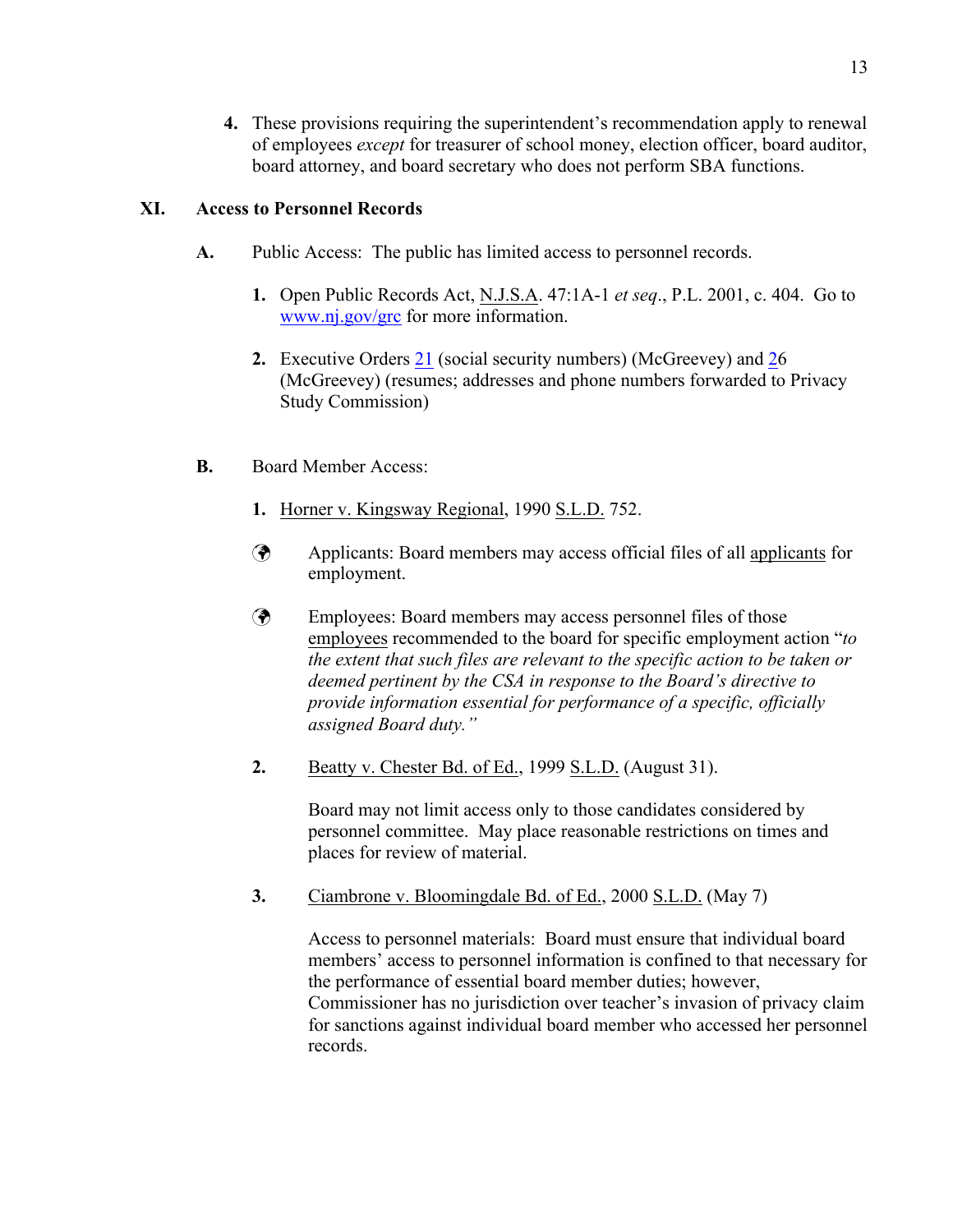## **XII. Indemnification (reimbursement of legal fees and costs)**

N.J.S.A. 18A:12-20 Whenever a civil, administrative, criminal or quasi-criminal action or other legal proceeding has been brought against a board member for an act "*arising out of and in the course of the performance of his duties as a member of a board of education*" … "*the board of education shall defray all costs of defending such action, including reasonable counsel fees and expenses, together with costs of appeal, if any, and shall save harmless and protect such person from any financial loss resulting therefrom*." In criminal or quasi-criminal matters, the board of education shall defray the costs if the final disposition of the action is favorable to the board member. P.L. 2001, Chapter 178, Effective 7/26/01

- ! Castriotta v. Roxbury Twp. Bd. of Education, 427 N.J. Super. 592 (App. Div. 2012) The Appellate Division, reversing the Commissioner's determination, ruled that a board member was entitled to be indemnified for her costs in fighting the board's action to censure her. The board member's challenge to the censure was a "legal proceeding" under the indemnification law, N.J.S.A. 18A:12-20, because the board acted in a quasi- judicial capacity, and the process was similar to a due process hearing.
- ! Matthews, Commissioner 2010:April 15. Proceedings under the Code of Ethics for School Board Members are administrative proceedings which do not require favorable disposition for the charged party to be eligible for indemnification. However, the particular actions on which the allegations are based must be scrutinized – consistent with prior case law as to time, place and subject matter – in terms of the statutory standard of "arising out of and in the course of the performance of his duties as a member of the board" in order to determine the entitlement to indemnification. A complaint under the Code of Ethics for School Board Members poses unique difficulties, since these complaints frequently involve many diverse allegations rather than claims arising from a single act. Matter remanded to the OAL to determine eligibility for indemnification.
- ! Florham Park Bd. of Ed., v. Utica Mutual Insurance Co., 172 N.J. 300 (2002). In criminal matter, board's liability to indemnify was not triggered until acquittal; only the insurer whose insurance policy was in effect at time of acquittal was liable.
- ! Grant v. Green Brook Board of Education, 2001 S.L.D. (August 13), aff'd State Board, 2001 S.L.D. (Dec. 5). Indemnification denied for board member who was sued for slander by private citizen, for making knowingly false statements about the citizen (saying that citizen was a racist, a nazi, and under investigation by the Department of Justice); board